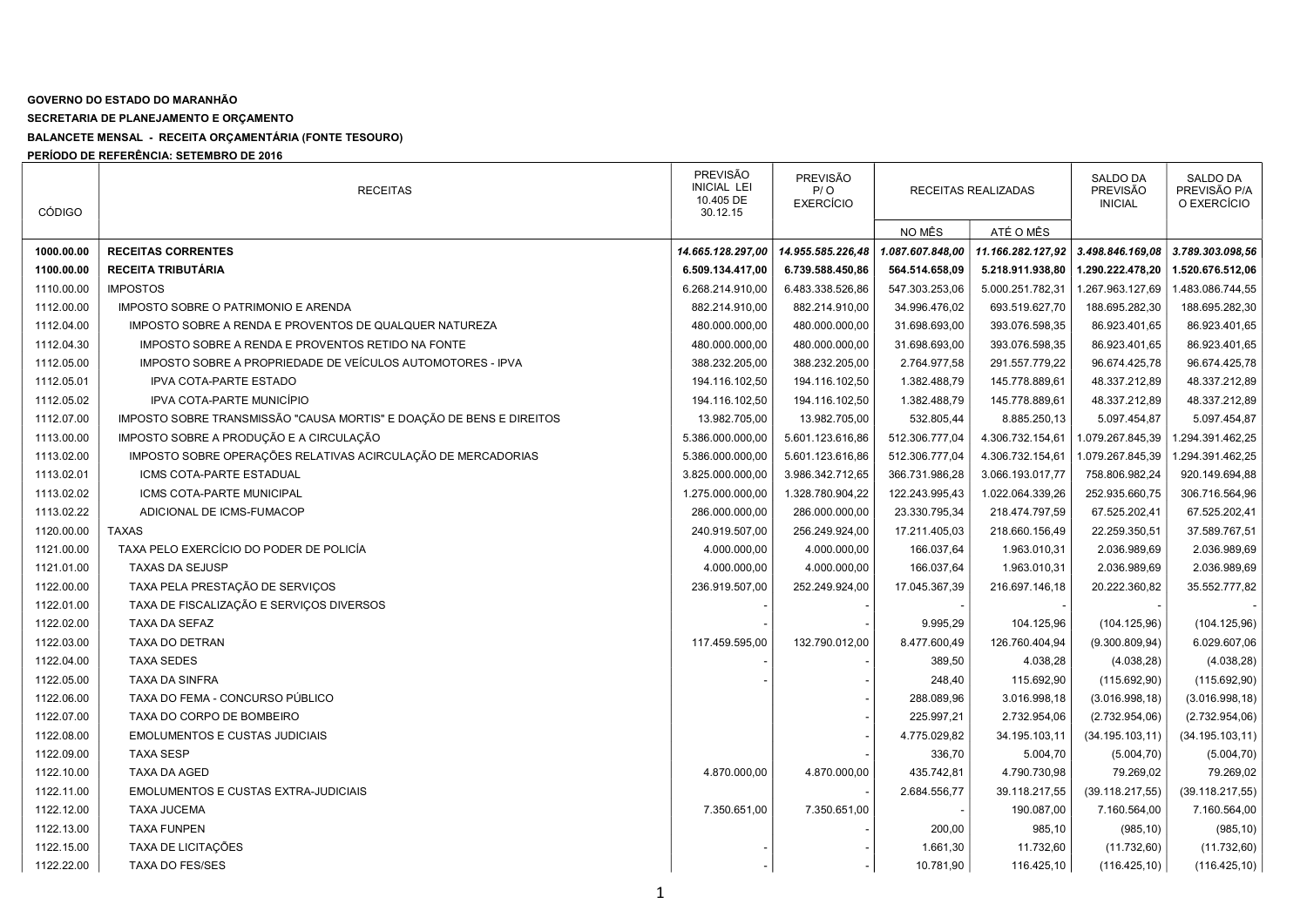| 1122.23.00 | TAXA DO DIÁRIO OFICIAL                           |                |                | 119.886,07   | 1.618.423,92   | (1.618.423,92)   | (1.618.423, 92)  |
|------------|--------------------------------------------------|----------------|----------------|--------------|----------------|------------------|------------------|
| 1122.24.00 | TAXA DA SETUR                                    |                |                |              | 3.328,10       | (3.328, 10)      | (3.328, 10)      |
| 1122.25.00 | TAXA DE FPDC DIR. CONSUMIDOR                     |                |                |              |                |                  |                  |
| 1122.26.00 | TAXA DE CONT. FISCAL DROGAS                      |                |                |              | 52,00          | (52,00)          | (52,00)          |
| 1122.27.00 | TAXA DA HEMOMAR                                  |                |                |              |                |                  |                  |
| 1122.28.00 | TAXA DO TCFA/MA CONTROLE AMBIENTAL               |                |                |              | 20.514,89      | (20.514, 89)     | (20.514, 89)     |
| 1122.31.00 | OUTRAS TAXAS JUDICIAIS                           |                |                | 106,17       | 2.040,99       | (2.040, 99)      | (2.040, 99)      |
| 1122.32.00 | TAXAS COMUNS ÀS DEMAIS SECRETARIAS               | 107.239.261,00 | 107.239.261,00 | 14.745,00    | 3.890.285,82   | 103.348.975,18   | 103.348.975,18   |
| 1122.33.00 | TAXAS DE REGULAÇÃO CONTROLE E FISC. ARSEP - TRCF |                |                |              |                |                  |                  |
| 1200.00.00 | RECEITA DE CONTRIBUICÕES                         |                |                |              |                |                  |                  |
| 1210.00.00 | CONTRIBUICÕES SOCIAIS                            |                |                |              |                |                  |                  |
| 1210.29.00 | CONTRIB. PREVIDÊNCIÁRIA DO REGIME PRÓPRIO        |                |                |              |                |                  |                  |
| 1210.29.01 | CONTRIB. PATRONAL-ATIVO CIVIL                    |                |                |              |                |                  |                  |
| 1210.29.02 | CONTRIB. PATRONAL-ATIVO MILITAR                  |                |                |              |                |                  |                  |
| 1210.29.07 | CONTRIB. SERVIDOR-ATIVO CIVIL                    |                |                |              |                |                  |                  |
| 1210.29.08 | CONTRIB. SERVIDOR-ATIVO MILITAR                  |                |                |              |                |                  |                  |
| 1210.29.09 | CONTRIB. SERVIDOR-INATIVO CIVIL                  |                |                |              |                |                  |                  |
| 1210.29.10 | CONTRIB. SERVIDOR-INATIVO MILITAR                |                |                |              |                |                  |                  |
| 1210.29.11 | CONTRIB. PENSIONISTA CIVIL                       |                |                |              |                |                  |                  |
| 1210.29.12 | CONTRIB. PENSIONISTA MILITAR                     |                |                |              |                |                  |                  |
| 1210.46.00 | COMP. PREV/REG GERAL E OS REG. PROP. PREV. SERV. |                |                |              |                |                  |                  |
|            |                                                  |                |                |              |                |                  |                  |
| 1220.00.00 | CONTRIBUIÇÕES ECONÔMICAS                         |                |                |              |                |                  |                  |
| 1300.00.00 | <b>RECEITA PATRIMONIAL</b>                       | 129.883.418,00 | 129.927.401,48 | 9.839.030,53 | 115.799.591,64 | 14.083.826,36    | 14.127.809,84    |
| 1310.00.00 | RECEITAS IMOBILIÁRIAS                            | 35.114,00      | 35.114,00      | 1.256,78     | 21.658,03      | 13.455,97        | 13.455,97        |
| 1320.00.00 | RECEITAS DE VALORES MOBILIARIOS                  | 129.848.304,00 | 129.892.287,48 | 9.837.773,75 | 115.777.933,61 | 14.070.370,39    | 14.114.353,87    |
| 1323.00.00 | <b>PARTICIPAÇÕES</b>                             |                |                |              | 4.408.968,59   | (4.408.968,59)   | (4.408.968,59)   |
| 1325.00.00 | REMUNERAÇÃO DE DEPÓSITOS BANCÁRIOS               | 129.848.304,00 | 129.892.287,48 | 9.206.574,70 | 99.653.482,40  | 30.194.821,60    | 30.238.805,08    |
| 1328.00.00 | OUTRAS RECEITAS DE VALORES MOBILIÁRIOS           |                |                | 631.199,05   | 11.715.482,62  | (11.715.482, 62) | (11.715.482, 62) |
| 1330.00.00 | RECEITA DE CONCESSÕES E PERMISSÕES               |                |                |              |                |                  |                  |
| 1340.00.00 | COMPENSACÕES FINANCEIRAS                         |                |                |              |                |                  |                  |
| 1390.00.00 | <b>OUTRAS RECEITAS PATRIMONIAIS</b>              |                |                |              |                |                  |                  |
| 1600.00.00 | <b>RECEITA DE SERVIÇOS</b>                       | 4.627.627,00   | 4.627.627,00   |              | 746.539,95     | 3.881.087,05     | 3.881.087,05     |
| 1600.01.00 | SERVIÇOS COMERCIAIS                              |                |                |              | 713.321,32     | (713.321, 32)    | (713.321, 32)    |
| 1600.02.00 | SERVIÇOS FINANCEIROS                             |                |                |              |                |                  |                  |
| 1600.06.00 | SERVIÇOS PORTUÁRIOS                              |                |                |              |                |                  |                  |
| 1600.12.00 | RECEITAS JUDICIAIS                               |                |                |              | 33.218,63      | (33.218, 63)     | (33.218, 63)     |
| 1600.13.00 | SERVIÇOS ADMINISTRATIVOS                         |                |                |              |                |                  |                  |
| 1600.16.00 | SERVIÇOS EDUCACIONAIS                            |                |                |              |                |                  |                  |
| 1600.17.00 | SERVIÇOS AGROPECURIOS                            |                |                |              |                |                  |                  |
| 1600.30.00 | SERVIÇOS DE TRÂNSITO                             |                |                |              |                |                  |                  |
| 1600.40.00 | SERVIÇOS AMBIENTAIS                              |                |                |              |                |                  |                  |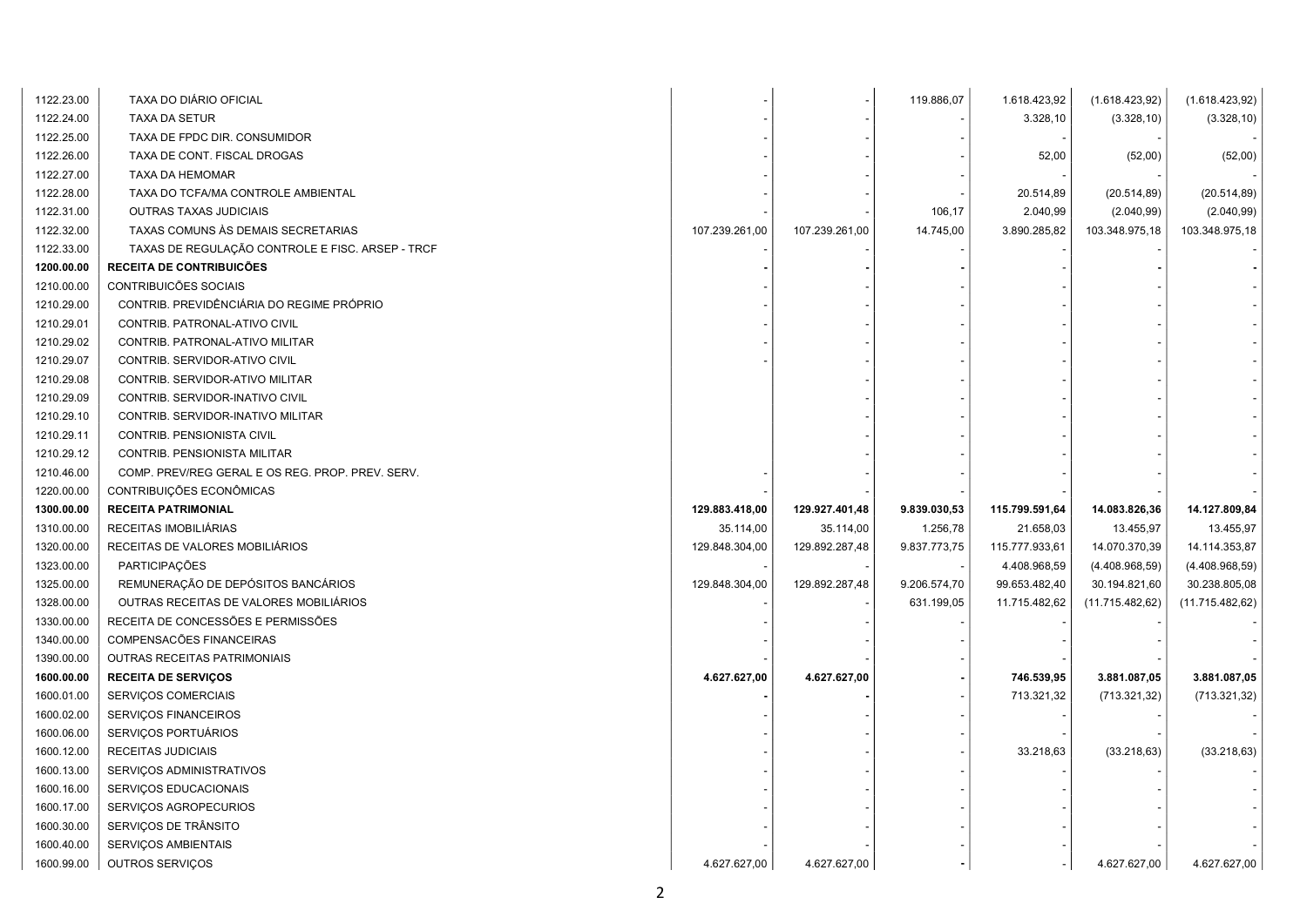| 1700.00.00 | <b>TRANSFERÊNCIAS CORRENTES</b>                                        | 7.857.406.578,00 | 7.912.721.000,00 | 491.884.541,93 |                  | 5.649.649.976,51 2.207.756.601,49 2.263.071.023,49 |                  |
|------------|------------------------------------------------------------------------|------------------|------------------|----------------|------------------|----------------------------------------------------|------------------|
| 1720.00.00 | TRANSFERÊNCIAS INTERGOVERNAMENTAIS                                     | 7.837.008.022,00 | 7.892.322.444,00 | 491.882.904,74 | 5.649.270.238,66 | 2.187.737.783,34                                   | 2.243.052.205,34 |
| 1721.00.00 | TRANSFERÊNCIAS DA UNIÃO                                                | 6.610.296.801,00 | 6.665.611.223,00 | 403.243.118,58 | 4.689.281.671,22 | 1.921.015.129,78                                   | 1.976.329.551,78 |
| 1721.01.00 | PARTICIPAÇÃO NA RECEITA DA UNIÃO                                       | 5.996.515.967,00 | 6.022.035.680,00 | 360.043.438,43 | 4.214.779.737,92 | 1.781.736.229,08                                   | 1.807.255.942,08 |
| 1721.01.01 | COTA-PARTE DO FUNDO DE PARTICIPAÇÃO DOS ESTADOS                        | 5.950.000.000,00 | 5.950.000.000,00 | 355.484.981,54 | 4.136.978.055,08 | 1.813.021.944,92                                   | 1.813.021.944,92 |
| 1721.01.12 | COTA-PARTE DO IMPOSTO SOBRE PRODUTOS INDUSTRIALIZADOS-IPI              | 42.315.000,00    | 42.315.000,00    | 4.558.456,89   | 40.106.122,61    | 2.208.877,39                                       | 2.208.877,39     |
|            | COTA-PARTE ESTADOS                                                     | 31.736.250,00    | 31.736.250,00    | 3.418.842,67   | 30.079.591,96    | 1.656.658,04                                       | 1.656.658,04     |
|            | COTA-PARTE MUNICÍPIOS                                                  | 10.578.750,00    | 10.578.750,00    | 1.139.614,22   | 10.026.530,65    | 552.219,35                                         | 552.219,35       |
| 1721.01.13 | CONTRIBUIÇÃO DE INTERVENÇÃO NO DOMÍNIO ECONÔMICO                       | 4.200.000,00     | 29.719.713,00    |                | 37.695.547,05    | (33.495.547,05)                                    | (7.975.834,05)   |
|            | COTA-PARTE ESTADOS                                                     | 3.150.000,00     | 22.289.784,75    |                | 28.271.660,29    | (25.121.660, 29)                                   | (5.981.875, 54)  |
|            | COTA-PARTE MUNICÍPIOS                                                  | 1.050.000,00     | 7.429.928,25     |                | 9.423.886,76     | (8.373.886, 76)                                    | (1.993.958, 51)  |
| 1721.01.30 | COTA-PARTE CONTRIB. SAL. EDUC. QUOT. EST/FEDERAL                       |                  |                  |                |                  |                                                    |                  |
| 1721.01.32 | COTA-PARTE IMPOSTOS/O.C. CAMB. E SEG. T.V.M. COMER. OURO               | 967,00           | 967,00           |                | 13,18            | 953,82                                             | 953,82           |
| 1721.01.99 | OUTRAS TRANSFERÊNCIAS DA UNIÃO                                         |                  |                  |                |                  |                                                    |                  |
| 1721.09.00 | TRANSFERÊNCIAS DA UNIÃO                                                |                  |                  |                |                  |                                                    |                  |
| 1721.22.00 | TRANSFERÊNCIA DA COMPENSAÇÃO FINANCEIRA                                | 67.069.147,00    | 67.069.147,00    | 6.175.001,37   | 37.359.250,62    | 29.709.896,38                                      | 29.709.896,38    |
| 1721.22.11 | COTA-PARTE COMPENS. FINANC. RECUR. HÍDRICOS CFRH                       | 5.786.780,00     | 5.786.780,00     | 262.641,36     | 3.405.441,13     | 2.381.338,87                                       | 2.381.338,87     |
| 1721.22.20 | COTA-PARTE COMP. FINAC. RECUR. MINERAIS CFEM                           | 14.032.367,00    | 14.032.367,00    | 74.862,76      | 540.607,24       | 13.491.759,76                                      | 13.491.759,76    |
| 1721.22.70 | COTA-PARTE FUNDO ESPECIAL DO PETRÓLEO - FEP                            | 47.250.000,00    | 47.250.000,00    | 5.837.497,25   | 33.413.202,25    | 13.836.797,75                                      | 13.836.797,75    |
| 1721.33.00 | TRANSFERÊNCIAS DE RECURSOS DO SISTEMA ÚNICO DE SAÚDE-SUS FUNDO A FUNDO | 440.409.918,00   | 455.185.963,00   | 32.765.568,77  | 296.283.780,94   | 144.126.137,06                                     | 158.902.182,06   |
| 1721.33.07 | CONV. MDS E COMB A FOME PROG. LEITE é VIDA                             | 46.564.913,00    | 46.564.913,00    |                |                  | 46.564.913,00                                      | 46.564.913,00    |
| 1721.33.50 | SAÚDE GESTÃO PLENA                                                     | 393.845.005,00   | 408.621.050,00   | 32.765.568,77  | 296.283.780,94   | 97.561.224,06                                      | 112.337.269,06   |
| 1721.35.00 | TRANSFERÊNCIAS DE REC. DO FUNDO NACIONAL DO DESENV. EDUCAÇÃO - FNDE    | 43.694.190,00    | 58.208.679,00    | 1.702.090,51   | 51.903.108,02    | (8.208.918,02)                                     | 6.305.570,98     |
| 1721.35.01 | TRANSFERÊNCIA DO SALÁRIO EDUCAÇÃO                                      | 21.694.190,00    | 30.624.494,00    | 1.532.353,23   | 15.265.473,55    | 6.428.716,45                                       | 15.359.020,45    |
| 1721.35.06 | <b>MERENDA ESCOLAR</b>                                                 | 22.000.000,00    | 22.000.000,00    |                | 17.520.074,80    | 4.479.925,20                                       | 4.479.925,20     |
| 1721.35.99 | OUTRAS TRANSF. DO FNDE                                                 |                  | 5.584.185,00     | 169.737,28     | 19.117.559,67    | (19.117.559, 67)                                   | (13.533.374, 67) |
| 1721.36.00 | TRANSFERÊNCIA FINANCEIRA DO ICMS DESONERAÇÃO                           | 28.572.914,00    | 28.572.914,00    | 2.046.037,50   | 18.414.337,50    | 10.158.576,50                                      | 10.158.576,50    |
| 1721.99.00 | OUTRAS TRANSFERÊNCIAS DA UNIÃO                                         | 34.034.665,00    | 34.538.840,00    | 510.982,00     | 70.541.456,22    | (36.506.791, 22)                                   | (36.002.616, 22) |
| 1721.99.10 | <b>CONVÊNIOS</b>                                                       | 34.034.665,00    | 34.538.840,00    | 510.982,00     | 51.778.897,47    | (17.744.232, 47)                                   | (17.240.057, 47) |
| 1721.99.30 | AUXILIO FINANCEIRO PARA FOMENTO E EXPORTAÇÕES                          |                  |                  |                | 18.762.558,75    | (18.762.558,75)                                    | (18.762.558,75)  |
| 1723.00.00 | TRANSFERÊNCIAS DE MUNICÍPIOS                                           |                  |                  |                | 134.000,00       | (134.000,00)                                       | (134.000,00)     |
| 1724.00.00 | TRANSFERÊNCIAS MULTIGOVERNAMENTAIS                                     | 1.226.711.221,00 | 1.226.711.221,00 | 88.639.786,16  | 959.988.567,44   | 266.722.653,56                                     | 266.722.653,56   |
| 1724.01.00 | TRANSFÊRENCIAS DE RECURSOS - FUNDEB                                    | 741.686.436,00   | 741.686.436,00   | 46.700.792,71  | 469.950.866,31   | 271.735.569,69                                     | 271.735.569,69   |
| 1724.02.00 | TRANSFERÊNCIA DE RECURSOS DA COMPLEMENTAÇÃO DA UNIÃO AO FUNDEB         | 485.024.785,00   | 485.024.785,00   | 41.938.993,45  | 490.037.701,13   | (5.012.916, 13)                                    | (5.012.916, 13)  |
| 1730.00.00 | TRANSFERÊNCIAS DE INSTITUIÇÕES PRIVADAS                                | 20.398.556,00    | 20.398.556,00    | 1.637,19       | 245.737,85       | 20.152.818,15                                      | 20.152.818,15    |
| 1750.00.00 | TRANSFERÊNCIAS DE PESSOAS                                              |                  |                  |                |                  |                                                    |                  |
| 1760.00.00 | TRANSFERENCIAS DE CONVENIOS                                            |                  |                  |                |                  |                                                    |                  |
| 1900.00.00 | <b>OUTRAS RECEITAS CORRENTES</b>                                       | 164.076.257,00   | 168.720.747,14   | 21.369.617,45  | 181.174.081,02   | (17.097.824, 02)                                   | (12.453.333,88)  |
| 1910.00.00 | MULTAS E JUROS DE MORA                                                 | 35.489.477,00    | 40.133.967,14    | 4.336.281,20   | 52.778.396,44    | (17.288.919,44)                                    | (12.644.429,30)  |
| 1911.00.00 | MULTAS E JUROS DE MORA/TRIBUTOS                                        | 35.489.477,00    | 40.133.967,14    | 4.311.212,56   | 51.974.552,10    | (16.485.075, 10)                                   | (11.840.584,96)  |
| 1911.10.00 | MULTAS E JUROS DE MORA DO ICMS                                         | 14.035.142,00    | 14.035.142,00    | 2.404.910,67   | 26.528.827,64    | (12.493.685, 64)                                   | (12.493.685, 64) |
| 1911.12.00 | MULTAS E JUROS MORA DIV. ATIVA                                         | 4.307.951,00     | 4.307.951,00     | 254.203,66     | 2.898.978,45     | 1.408.972,55                                       | 1.408.972,55     |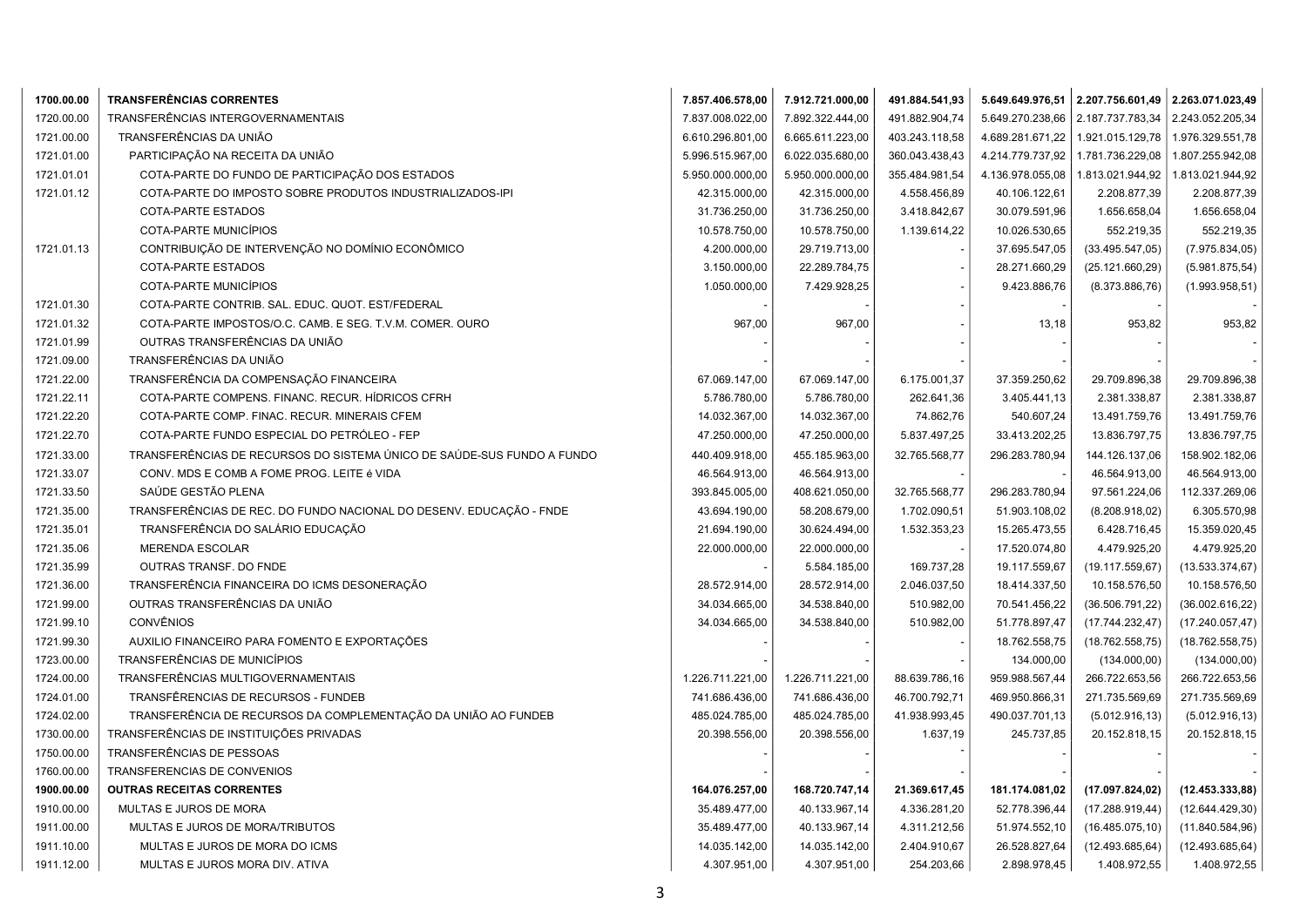| 1911.13.00 | MULTAS E JUROS DE MORADO ITCD                      |               |               | 9.768,62      | 53.317,06     | (53.317,06)      | (53.317,06)      |
|------------|----------------------------------------------------|---------------|---------------|---------------|---------------|------------------|------------------|
| 1911.14.00 | MULTAS E JUROS DE MORADO FUMACOP                   | 6.808,00      | 6.808,00      | 2.058,26      | 23.291,38     | (16.483, 38)     | (16.483, 38)     |
| 1911.16.00 | MULTAS E JUROS DE MORA DO IPVA                     | 577.246,00    | 577.246,00    | 136.398,81    | 2.103.840,08  | (1.526.594,08)   | (1.526.594,08)   |
| 1911.17.00 | <b>INDENIZAÇÕES</b>                                |               |               |               |               |                  |                  |
| 1911.18.00 | <b>RESTITUIÇÕES</b>                                |               |               |               |               |                  |                  |
| 1911.19.00 | MULTAS DE TRÂNSITO                                 |               | 4.644.490,14  | 862.047,41    | 12.172.507,29 | (12.172.507, 29) | (7.528.017, 15)  |
| 1911.19.01 | MULTA ESTADUAL DE TRÂNSITO - DETRAN                |               | 4.644.490,14  | 601.498,23    | 7.732.220,34  | (7.732.220, 34)  | (3.087.730, 20)  |
| 1911.19.02 | PARCELA MULTA ESTADUAL - PM                        |               |               | 35.725,00     | 438.745,00    | (438.745,00)     | (438.745,00)     |
| 1911.19.03 | PARCELA MULTA MUNICIPAL - DETRAN                   |               |               | 123.960,00    | 2.508.384,00  | (2.508.384,00)   | (2.508.384,00)   |
| 1911.19.04 | PARCELA MULTA MUNICIPAL - PM                       |               |               | 695,00        | 13.915,00     | (13.915,00)      | (13.915,00)      |
| 1911.19.05 | MULTA ESTADUAL DE TRÂNSITO INTERESTADUAL           |               |               | 100.169,18    | 1.479.242,95  | (1.479.242,95)   | (1.479.242.95)   |
| 1911.24.00 | MULTAS E JUROS DE MORA DO ICMS - MUNICÍPIO         | 2.127.439,00  | 2.127.439,00  | 204.925,13    | 2.775.312,51  | (647.873, 51)    | (647.873, 51)    |
| 1911.25.00 | MULTAS E JUROS DE MORA DO IPVA - MUNICÍPIO         | 253.736,00    | 253.736,00    | 84.556,54     | 1.009.275,58  | (755.539, 58)    | (755.539, 58)    |
| 1911.26.00 | MULTAS E JUROS DE MORA DIV. ATIVA - MUNICÍPIO      | 814.006,00    | 814.006,00    | 32.737,70     | 443.636,58    | 370.369,42       | 370.369,42       |
| 1911.99.00 | MULTAS E JUROS DEMORA - OUTROS TRIBUTOS            | 13.367.149,00 | 13.367.149,00 | 319.605,76    | 3.965.565,53  | 9.401.583,47     | 9.401.583,47     |
| 1919.00.00 | MULTAS E JUROS DE MORA DE OUTRAS RECEITAS          |               |               | 25.068,64     | 803.844,34    | (803.844, 34)    | (803.844, 34)    |
| 1919.16.00 | FUNDO DE MODERNIZAÇÃO DO TCE                       |               |               | 24.548,90     | 790.717,81    | (790.717, 81)    | (790.717, 81)    |
| 1919.18.00 | MINISTÉRIO PÚBLICO ESTADUAL                        |               |               |               | 400,00        | (400,00)         | (400,00)         |
| 1919.20.00 | SECRETARIA DE ESTADO DA SEGURANÇA PÚBLICA          |               |               |               | 124,00        | (124,00)         | (124,00)         |
| 1919.22.00 | MULTAS CONTRATUAIS - SEFAZ                         |               |               | 519,74        | 2.439,37      | (2.439, 37)      | (2.439, 37)      |
| 1919.99.00 | <b>OUTRAS MULTAS</b>                               |               |               |               | 10.163,16     | (10.163, 16)     | (10.163, 16)     |
| 1920.00.00 | INDENIZAÇÕES E RESTITUIÇÕES                        | 50.052.500,00 | 50.052.500,00 | 2.873.497,19  | 19.837.067,60 | 30.215.432,40    | 30.215.432,40    |
| 1921.00.00 | <b>INDENIZAÇÕES</b>                                | 50.052.500,00 | 50.052.500,00 | 2.873.497,19  | 19.837.067,60 | 30.215.432,40    | 30.215.432,40    |
| 1921.01.00 | COMPENSAÇÃO FINANCEIRA P/ OUTROS RECURSOS HÍDRICOS |               |               | 1.283,13      | 20.242,55     | (20.242, 55)     | (20.242, 55)     |
| 1921.03.00 | COMPENSAÇÃO FINANCEIRA ÓLEO BRUTO                  |               |               |               |               |                  |                  |
| 1921.09.00 | OUTRAS INDENIZAÇÕES E RESTITUIÇÕES                 | 50.000.000,00 | 50.000.000,00 | 2.872.214,06  | 19.807.551,15 | 30.192.448,85    | 30.192.448,85    |
| 1921.99.00 | OUTRAS INDENIZAÇÕES                                | 52.500,00     | 52.500,00     |               | 9.273,90      | 43.226,10        | 43.226,10        |
| 1922.00.00 | <b>RESTITUIÇÕES</b>                                |               |               |               |               |                  |                  |
| 1922.10.00 | COMPENSAÇÃO PREVIDENCIÁRIA                         |               |               |               |               |                  |                  |
| 1922.99.00 | OUTRAS RESTITUIÇÕES                                |               |               |               |               |                  |                  |
| 1930.00.00 | RECEITA DA DÍVIDA ATIVA                            | 25.624.280,00 | 25.624.280,00 | 10.722.543,85 | 65.876.667,22 | (40.252.387, 22) | (40.252.387, 22) |
| 1931.00.00 | RECEITA DA DÍVIDA ATIVA TRIBUTÁRIA                 | 22.065.352,00 | 22.065.352,00 | 6.440.802,31  | 38.891.009,72 | (16.825.657,72)  | (16.825.657,72)  |
| 1931.10.00 | RECEITA DA DÍVIDA ATIVA TRIBUTARIA                 | 22.065.352,00 | 22.065.352,00 | 6.440.802,31  | 38.891.009,72 | (16.825.657,72)  | (16.825.657,72)  |
| 1931.11.00 | RECEITA DA DIVIDA ATIVA DO ICMS                    | 14.235.711,00 | 14.235.711,00 | 957.697,45    | 9.194.074,98  | 5.041.636,02     | 5.041.636,02     |
| 1931.14.00 | RECEITA DA DÍVIDA ATIVA DO IPVA                    | 7.829.641,00  | 7.829.641,00  | 5.483.104,86  | 29.696.934,74 | (21.867.293,74)  | (21.867.293,74)  |
| 1931.99.00 | RECEITA DA DÍVIDA ATIVA DE OUTROS TRIBUTOS         |               |               |               |               |                  |                  |
| 1932.00.00 | RECEITA DA DÍVIDA ATIVA PARTE MUNICÍPIO.           | 3.558.928,00  | 3.558.928,00  | 4.281.741,54  | 26.985.657,50 | (23.426.729, 50) | (23.426.729, 50) |
| 1990.00.00 | RECEITAS DIVERSAS                                  | 52.910.000,00 | 52.910.000,00 | 3.437.295,21  | 42.681.949,76 | 10.228.050,24    | 10.228.050,24    |
| 1990.01.00 | OUTRAS RECEITAS DIVERSAS                           | 52.910.000,00 | 52.910.000,00 | 3.437.559,21  | 42.555.651,36 | 10.354.348,64    | 10.354.348,64    |
| 1990.01.01 | JUNTA COMERCIAL DO MARANHÃO                        |               |               | 458.176,61    | 4.822.934,98  | (4.822.934,98)   | (4.822.934,98)   |
| 1990.01.02 | FUNDO DES. AGROIND. DO ESTADO - FEDAGRO            |               |               | 15,00         | 1.214.701,16  | (1.214.701, 16)  | (1.214.701, 16)  |
| 1990.01.03 | FUNDO DE MODERNIZAÇÃO DO TCE                       |               |               | 100,20        | 62.916,78     | (62.916, 78)     | (62.916, 78)     |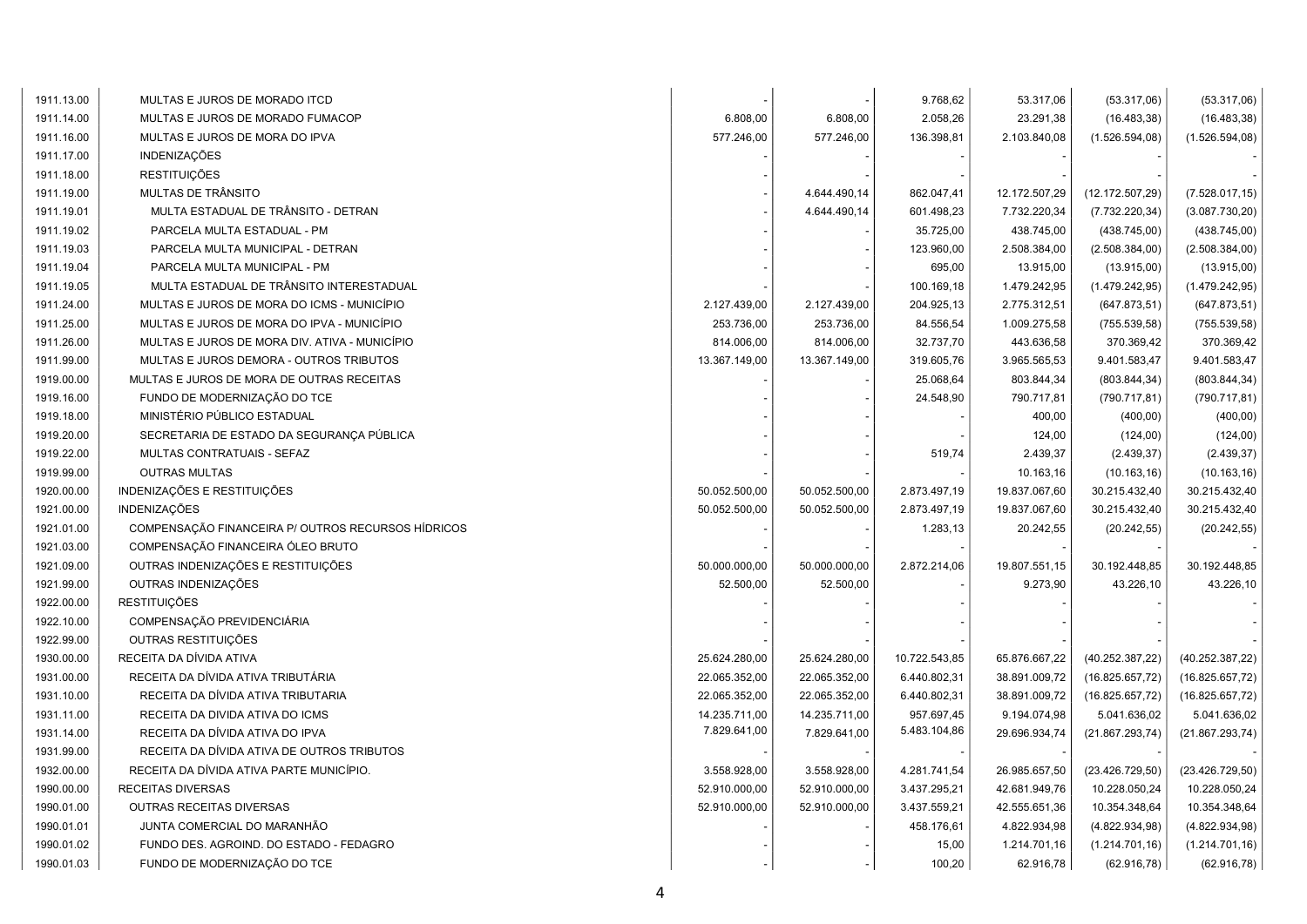| 1990.01.05 | FUNDO DE FORTALECIMENTO DA ADM. TRIBUTÁRIA - FUNAT  |                  |                  | 1.702.618,19 | 7.668.479,39   | (7.668.479, 39)  | (7.668.479, 39)  |
|------------|-----------------------------------------------------|------------------|------------------|--------------|----------------|------------------|------------------|
| 1990.01.06 | FUNDO ESTADUAL DE DESENVOLVIMENTO INDUSTRIAL        |                  |                  | 1.110.891,18 | 14.781.965,52  | (14.781.965,52)  | (14.781.965, 52) |
| 1990.01.07 | FUNDO DE PROTEÇÃO E DEFESA DO CONSUMIDOR            |                  |                  | 125.446,96   | 2.197.122,58   | (2.197.122,58)   | (2.197.122,58)   |
| 1990.01.08 | FUNDO ESPECIAL LEGISLATIVO - FUNDEG                 |                  |                  |              | 7.688,11       | (7.688, 11)      | (7.688, 11)      |
| 1990.01.09 | AGÊNCIA ESTADUAL DE DEFESA AGROPECUÁRIA - AGED      |                  |                  | 10.257,45    | 188.574,32     | (188.574, 32)    | (188.574, 32)    |
| 1990.01.10 | FUNOD DA CULTURA DO MARANHÃO - FENDEC-MA            |                  |                  | 10,00        | 70,00          | (70,00)          | (70,00)          |
| 1990.01.12 | FUNDO ESTADUAL DE PENSÃO E APOSENTADORIA            |                  |                  |              | 85,13          | (85, 13)         | (85, 13)         |
| 1990.01.13 | FUNDO DOS BENEFÍCIOS DOS SERVIDORES - FUNBEM        |                  |                  | 723,03       | 897,32         | (897, 32)        | (897, 32)        |
| 1990.01.99 | <b>OUTRAS RECEITAS</b>                              | 52.910.000,00    | 52.910.000,00    | 29.320,59    | 11.610.216,07  | 41.299.783,93    | 41.299.783,93    |
| 1990.02.00 | ENCARGOS LEG P/ INSCRIÇÃO DÍV. ATIVA E REC ONUS SUC |                  |                  | (264,00)     | 126.298,40     | (126.298, 40)    | (126.298, 40)    |
| 1990.02.03 | RECEITA DEFENSORIA                                  |                  |                  | (264,00)     | 126.298,40     | (126.298, 40)    | (126.298, 40)    |
| 1990.05.00 | SALDOS DE EXERCÍCIOS ANTERIORES                     |                  |                  |              |                |                  |                  |
| 2000.00.00 | <b>RECEITAS DE CAPITAL</b>                          | 1.907.074.171,00 | 1.909.342.720,00 | 620.096,47   | 569.481.318,21 | 1.337.592.852,79 | 1.339.861.401,79 |
| 2100.00.00 | OPERAÇÕES DE CRÉDITO                                | 1.297.479.338,00 | 1.297.479.338,00 |              | 463.190.151,53 | 834.289.186,47   | 834.289.186,47   |
| 2110.00.00 | OPERAÇÕES DE CRÉDITO INTERNAS                       | 1.284.979.338,00 | 1.284.979.338,00 |              | 450.428.950,79 | 834.550.387,21   | 834.550.387,21   |
| 2120.00.00 | OPERAÇÕES DE CRÉDITO EXTERNAS                       | 12.500.000,00    | 12.500.000,00    |              | 12.761.200,74  | (261.200, 74)    | (261.200, 74)    |
| 2200.00.00 | ALIENAÇÃO DE BENS                                   | 45.000.000,00    | 45.000.000,00    |              | 55.099,00      | 44.944.901,00    | 44.944.901,00    |
| 2210.00.00 | ALIENAÇÃO DE BENS MÓVEIS                            | 15.000.000,00    | 15.000.000,00    |              | 55.099,00      | 14.944.901,00    | 14.944.901,00    |
| 2220.00.00 | ALIENAÇÃO DE BENS IMÓVEIS                           | 30.000.000.00    | 30.000.000,00    |              |                | 30.000.000,00    | 30.000.000,00    |
| 2300.00.00 | AMORTIZAÇÕES DE EMPRÉSTIMOS                         |                  |                  |              |                |                  |                  |
| 2310.00.00 | DE EMPRESTIMOS                                      |                  |                  |              |                |                  |                  |
| 2320.00.00 | DE FINANCIAMENTOS                                   |                  |                  |              |                |                  |                  |
| 2400.00.00 | TRANSFERÊNCIAS DE CAPITAL                           | 144.594.833,00   | 146.863.382,00   |              | 6.614.910,11   | 137.979.922,89   | 140.248.471,89   |
| 2420.00.00 | TRANSFERÊNCIAS INTERGOVERNAMENTAIS                  | 144.594.833,00   | 146.863.382,00   |              | 6.614.910,11   | 137.979.922,89   | 140.248.471,89   |
| 2421.00.00 | TRANSFERÊNCIAS DA UNIÃO                             | 144.594.833,00   | 146.863.382,00   |              | 6.614.910,11   | 137.979.922,89   | 140.248.471,89   |
| 2421.09.00 | OUTRAS TRANSFERÊNCIAS DA UNIÃO                      | 144.594.833,00   | 146.863.382,00   |              | 6.614.910,11   | 137.979.922,89   | 140.248.471,89   |
| 2421.09.04 | CONVÊNIO COM ÓRGÃOS FEDERAIS/FES/SES                |                  |                  |              | 349.496,44     | (349.496, 44)    | (349.496, 44)    |
| 2421.09.26 | MS/FNS/SES/AQUISIÇÃO DE BENS MÓVEIS                 |                  |                  |              | 4.647.450,00   | (4.647.450,00)   | (4.647.450,00)   |
| 2421.09.32 | CONTRATO DE REPASSE MINIST. TURISMO/SECID           |                  |                  |              | 185.376,09     | (185.376,09)     | (185.376,09)     |
| 2421.09.33 | CONTRATO DE REPASSE MDA/CEF/SAGRIMA                 |                  |                  |              | 1.430.000,00   | (1.430.000,00)   | (1.430.000,00)   |
| 2421.09.99 | OUTRAS TRANSFERÊNCIAS DA UNIÃO                      | 144.594.833,00   | 146.863.382,00   |              | 2.587,58       | 144.592.245,42   | 146.860.794,42   |
| 2430.00.00 | TRANSFERÊNCIAS DE INSTITUIÇÕES PRIVADAS             |                  |                  |              |                |                  |                  |
| 2500.00.00 | OUTRAS RECEITAS DE CAPITAL                          | 420.000.000,00   | 420.000.000,00   | 620.096,47   | 99.621.157,57  | 320.378.842,43   | 320.378.842,43   |
| 2591.00.00 | <b>DEPÓSITOS JUDICIAIS</b>                          | 420.000.000,00   | 420.000.000,00   | 620.096,47   | 99.621.157,57  | 320.378.842,43   | 320.378.842,43   |
| 7000.00.00 | RECEITAS CORRENTES - INTRA-ORCAMENTÁRIAS            |                  |                  | 726.095,07   | 726.095,07     | (726.095, 07)    | (726.095, 07)    |
| 7200.00.00 | RECEITAS DE CONTRIBUIÇÕESES - INTRA-ORCAMENTÁRIAS   |                  |                  |              |                |                  |                  |
| 7210.00.00 | CONTRIBUIÇÕES SOCIAIS - INTRA-ORCAMENTÁRIAS         |                  |                  |              |                |                  |                  |
| 7300.00.00 | RESSARCIMENTO DE PESSOAL CEDIDO                     |                  |                  | 726.095,07   | 726.095,07     | (726.095, 07)    | (726.095, 07)    |
| 7210.00.00 | RESSARCIMENTO DE PESSOAL CEDIDO ENTRE PODERES       |                  |                  | 726.095,07   | 726.095,07     | (726.095, 07)    | (726.095, 07)    |